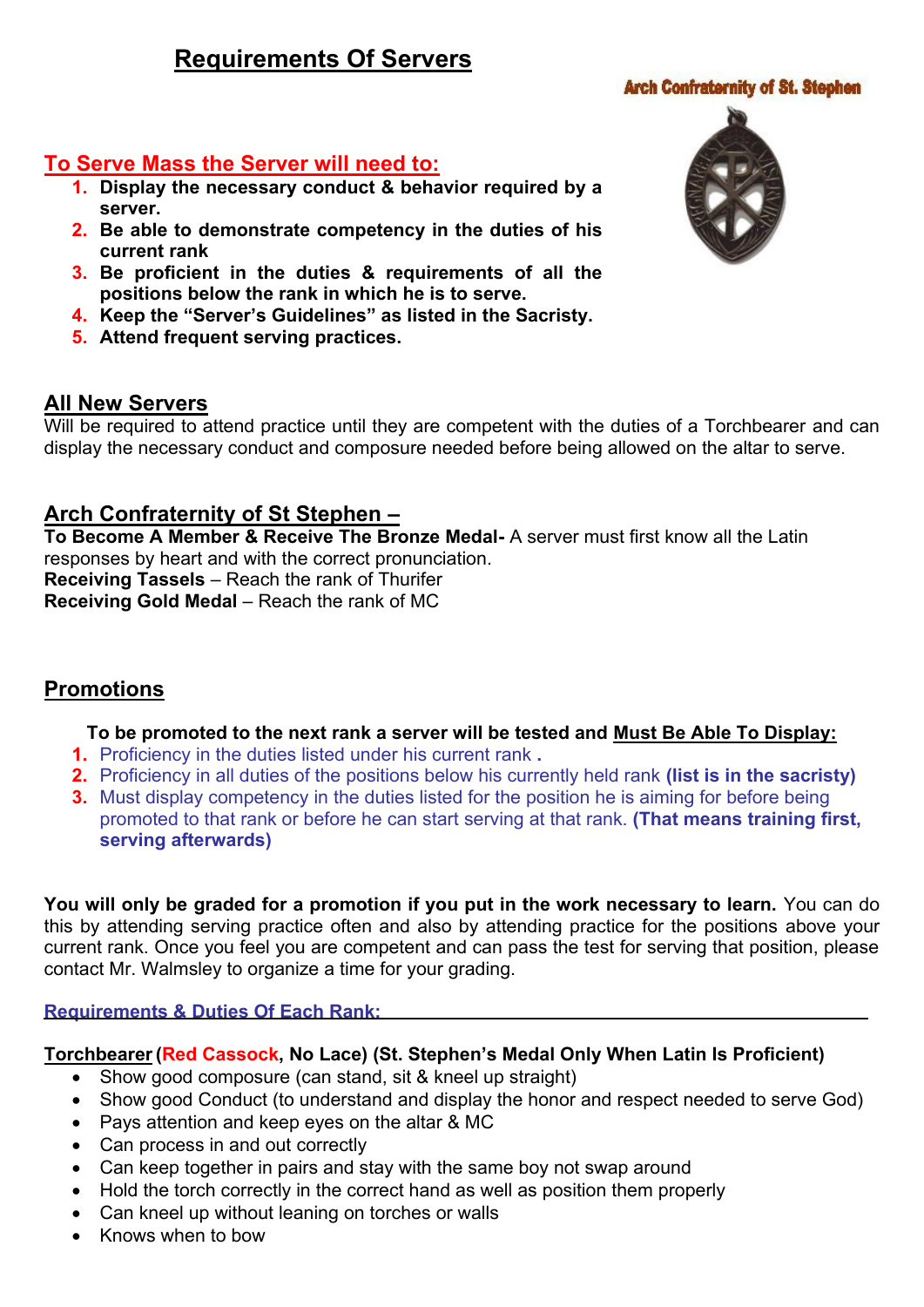- Knows where to kneel
- Can hold their hands together
- Limited fidgeting
- Place their hands in the correct positions for sitting, standing and when holding torches.

## **Boat Bearer (Red Cassock, No Lace) (St. Stephen's Medal Only When Latin Is Proficient)**

- Must be proficient at serving torchbearer first. (See torchbearer duties)
- Can lead a procession correctly
- Hold the boat the entire way through mass
- Pay attention with good composure & discretion
- Knows when he needs to process in and out
- Knows when to give the boat to the MC
- Knows when to add incense to the thurible
- At least 50% proficient with Latin responses

## **Acolyte II (Black Cassock, No Lace) (St. Stephen's Medal Only When Latin Is Proficient)**

- Must be proficient at serving Boat Bearer first. (See Boat Bearer Duties)
- Must be well composed
- Must be aware and assertive
- Must be able to move about the alter discreetly with the correct humble posture
- Knows all the Latin responses with correct pronunciation
- Holds hands correctly all the time
- Can serve Acolyte II proficiently for either a Low or Sung Mass
- Can perform all duties without being prompted.
- Knows how to setup and unpack the altar
- Can setup the credence table
- Knows how to fill up and clean the cruets

## **Acolyte I (Black Cassock, No Lace) + (Must Be A Member Of The Arch Confraternity)**

- Must be proficient at serving Acolyte II first. (See Acolyte II Duties)
- Displays very good composure
- Displays very good discreetness
- Displays very good respect for The Mass
- Displays a very good humble posture
- Displays very good awareness
- Can ring the bells correctly
- Can Identify all instruments associated with Mass
- Can set up the Chalice
- Can light and extinguish the candles on the altar in the correct order
- Can serve Benediction
- Can perform all of his duties proficiently without needing to be prompted
- Can proficiently serve any Acolyte position for a Sung or Low Mass

## **Cross Bearer (Black Cassock, No Lace) + (Strong Enough)**

- Displays very good composure
- Displays very good discreetness
- Displays very good respect for The Mass
- Displays a very good humble posture
- Displays very good awareness
- Knows to bow not to Genuflect
- Can hold the cross upright without waving it around

## **Thurifer (Black Cassock, No Lace) + (Tassels With Their Medal)**

Must be proficient at serving Acolyte I first. (See Acolyte I Duties)